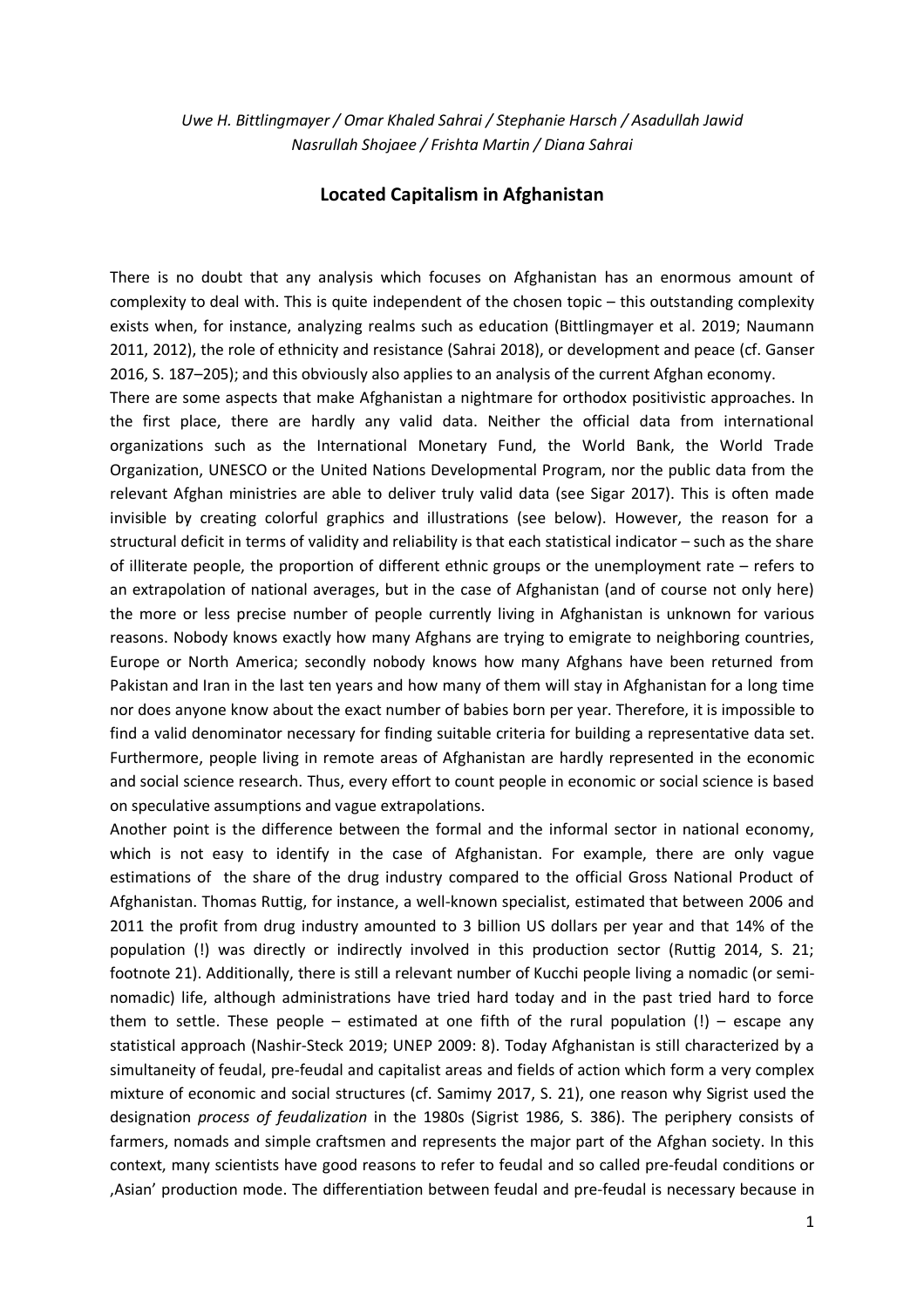many villages and areas, money, used as a means of payment in order to facilitate the exchange of goods and services, came into circulation as late as in the fifties of the twentieth century. The conditions of tribal land ownership were characteristic for such tribally organized structures. Further, some form of 'pauschaler Naturaltausch', which can be translated as a blanket form of barter, possibly still occurs in some villages until today, just as the craftsmanship in certain villages is being executed by 'Deputathandwerker', which also means that the services and material of the craftsmen is being paid for by some form of barter, which leads to a constant and extensive exchange among the craftsmen and the rest of the village population (Sigrist 1986; Grevemeyer 1990).

Last but not least, since the *illegitimate war* against the Taliban since 2001 (cf. Ganser 2016: Ch. 12) until the withdrawal of the majority of foreign troops in 2014, the Afghan economy has shown a very rapid GDP growth and a significant decrease of the unemployment rate (ignoring for a moment the uncertainty of these measurements and the unequal distribution of power, resources and money). But after the withdrawal of the military forces it became painfully clear that the economic indicators have steadily deteriorated since 2014 which shows that the primary focus on military forces has led to a dead end in terms of economic growth and welfare (cf. a.o. Thielicke 2014b, S. 9; Haque 2018). A fatal effect on social and economic indicators also had the mistake of investing in luxury segments instead of reducing poverty and creating jobs (Baraki 2012).

These are just some of the reasons why it is hardly possible to give a convincing theoretically sound and empirically satisfactory overview of the current economic situation and the particular theoretical question about the social embedding of capitalism in Afghanistan. The aim of this contribution, however, is much more modest. Actually, our goal is to start even thinking about the case of Afghanistan in economic or political-economic terms.

In order to shed even more light on the complexity mentioned above, we will present some of the official economic characteristics showing that Afghanistan is currently one of the poorest countries in the world (I). In a second step, we will take a closer look at some of the variations of a theory of capitalism and relate this to the case of Afghanistan (II). We will show that no popular approach from economic theory is really suitable for a country like Afghanistan. Furthermore, we will argue that it is mandatory to pay attention to approaches like ecological economy and illustrate this with the contradictory topic of climate change (III). We will close this article with some conclusions and recommendations (IV).

# **I. Afghanistan – the current economic situation at a first superficial glance**

In this section, we want to present some of the available data that you can find on the Internet in five minutes. The broad picture shows a country that does not function in more or less any economic and/or political field. Even the World Bank, that is not known for its critical perspective and that has invested billions of US dollars in Afghanistan, has to consider that economy of Afghanistan is critical: "Economic recovery is slow as continued insecurity is curtailing private investment and consumer demand. Agricultural growth has been constrained by unfavorable weather conditions in the past years. The fiscal position has remained strong, driven by improvements in revenue performance, although the government remains heavily reliant on donor grants. Poverty has increased amid slow growth, security disruptions to services, and poor agricultural performance due to severe drought." (World Bank 2019)

There are some serious structural problems for Afghan national economy. One of the most obvious challenges of the last 25 years has been the tremendous growth of people living in Afghanistan. According to the World Bank, the population has increased from 12.25 million in 1990 to 35.54 million in 2017 (World Bank 2019)! Considering that Afghanistan has one of the youngest populations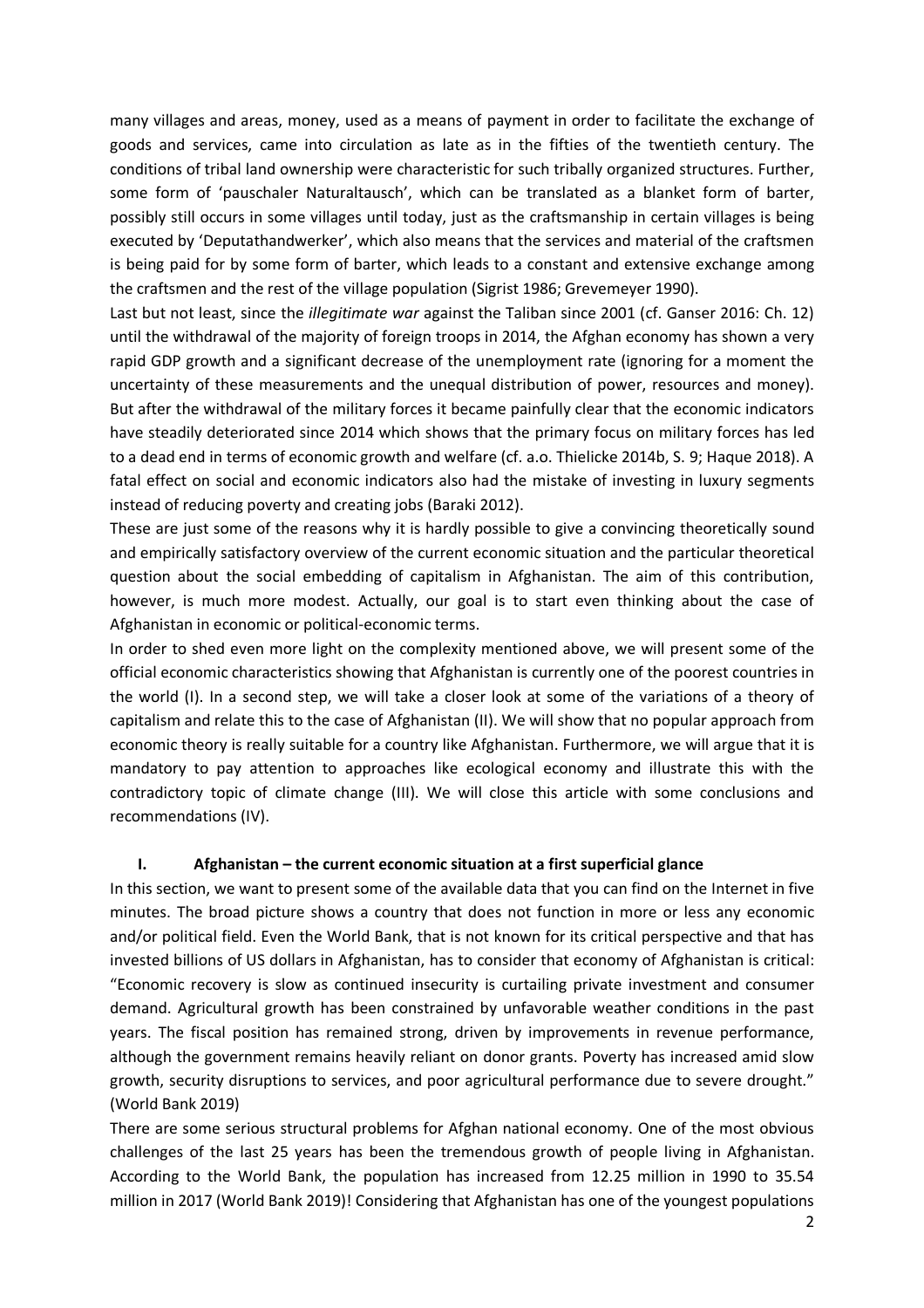worldwide, that the annual population growth is still very high (2.5% in 2017) and that population growth is unlikely to come to a halt in the coming years, it is very clear that the Afghan labor market is hardly able to serve all people with good job opportunities. It is estimated that 300,000 adolescents alone enter the labor market each year (World Bank 2019).

Furthermore, it is often claimed that there is a direct link between the growing insecurity inside the country on the one hand and the slowdown in economic development in recent years on the other. But this is only partially true. The Western allies were very much focused on defeating the Taleban militarily, as the prevailing basis of action was a regime change plan. Establishing a sustainable economy and creating sustainable jobs independent of foreign military presence were not a target of high priority. Moreover, only a fractional amount of money which was spend in Afghanistan circulates intra-economy in Afghanistan and can be labeled as a kind of "*self-help for the economies of donor countries" (Ruttig 2013, S. 11)*.

After the withdrawal of (most) foreign military forces, a very high number of jobs imploded in Afghanistan, leading to a sharp rise in the unemployment rate after 2014. Although the data in this area are very contradictory –reports of Afghan unemployment rates ranges from 1.54% (Statista 2019) to more than 40% (Tolo News 2016) – a recent statement of the World Bank seem reliable enough to quote: "Few Afghans have access to productive or remunerative employment. A quarter of the labor force is unemployed, and 80 percent of employment is vulnerable and insecure, comprising self- or own account employment, day labor, or unpaid work. Almost three-quarters of the population are below the age of 30, and roughly 25 percent are between the ages of 15 and 30. This large youth cohort of approximately 8 million is entering the labor market with little education and few employment opportunities. A natural consequence of the poor security situation and limited development resources, job creation has been unable to keep up with population growth, and good jobs are few and far between." (World Bank 2019)

Additionally, the Afghan government is forced into a situation in which it cannot exist without international donors. The annual expenditure on police and military forces is higher than the tax revenue the government receives from the Afghan taxpayers. Consequently, there is hardly an autonomous political regime in Afghanistan but a government (no matter which party rules!) who depends heavily on the good will of the Western countries.

Another and very serious problem is that Afghanistan has to import an incredible amount of goods, even wheat! The correlation of exports and imports is currently more than 1 to 10! The export volumes of around US-\$ 832 million was estimated for the year 2017/18 whereas the import volumes amounted to US-\$ 7.79 billion.<sup>1</sup> That means that there is an enormous negative trade balance and trade deficit financed completely by the international donor funds. Regarding the value creation, Afghanistan is still committed to the export of raw materials and agricultural products, while these raw materials are further processed elsewhere, bringing much more money than the raw materials alone.

Although in our view there was no comprehensive strategy for the establishment of an independent and sustainable Afghan economy by the Western allies, one strategy is identifiable which has been tried to be implemented over the past fifteen years. This strategy concentrates very strongly on education according to the official OECD-ideology of knowledge societies. The basic idea is that an increased number of well-educated people – which is synonymous for academics! – has a visible impact on the national economy and ultimately leads to general social welfare. Though this idea has

<sup>&</sup>lt;sup>1</sup> The main importing countries are India, Pakistan, Iran, Turkey and Iraq and most products are imported from Pakistan, India, China, Iran, Kazakhstan, Japan and Uzbekistan Das Länder-Informationsportal 2019.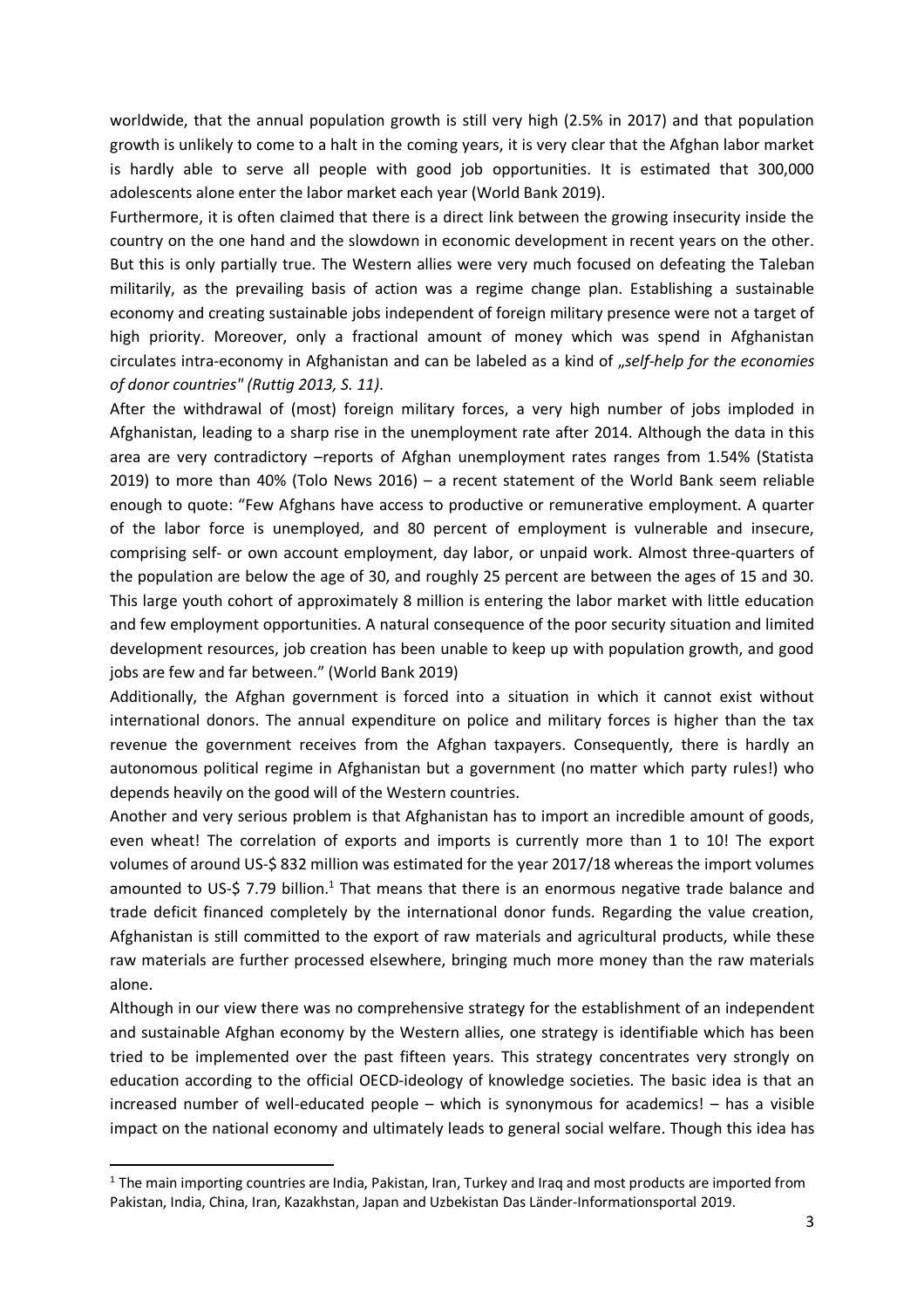been empirically proven wrong (see e.g. the financial crisis in Southern Europe), it is still the official ideology of more or less all Western countries. In this line of reasoning, Afghanistan educational policy, which is strongly influenced by U.S.A., Japan, Sweden, Canada, Germany and the OECD, among others, was the biggest goal of the interventions (Sahrai und Bittlingmayer 2015). Concentrating on education for a positive development of Afghanistan seemed to be the best way forward, as it addresses further goals like women's rights, civic education and the hope for a democratization of the country, in addition to the assumed implicit economic effects assumed. However, this strategy has not been very successful in the end  $-$  at least up to now  $-$ , considering in the last five years more and more schools have been forced to close or the brain drain from educated Afghans to Western countries.

All these structural problems of Afghan national economy are reflected in the fact that Afghanistan ranks lowest among all Asian countries according to the Human Development Index in 2018. In our view, all this is– at least to some degree – linked to the idea and strategy of a violent transformation Afghanistan into a type of Western national state, ignoring most of the historical and cultural features of Afghanistan. In the next section, we will concentrate on theoretical approaches to analyzing the appropriateness of economic approaches to the characteristics of the Afghanistan's' economy and society.

#### **(II.) Some theoretical considerations about the limitations of economic theory for the Afghan case**

The last twenty years have seen a tremendous change in economic science. While in economics there has been a very traditional contradiction between the two perspectives of business economy and national economy, the latter has changed its fundament and more or less refer to the same mathematic modelling techniques as orthodox business economy. This change was accompanied by the rise of neo-liberalism as the most popular economic approach based on the idea that the state and state power must be reduced to the minimum and replaced by the market as well as on the idea that there is no decisive difference between a company and a nation state. Although neoliberalism is often attacked (cf. a.m.o. Hirsch 1995; Duménil und Lévy 2002; Piketty 2014; Brown 2015; Dixon 2000), it is still one of the most influential approaches in national economy, particularly in development counseling. One of the most important theoretical constructions of the neo-liberal approach is the characterization of individuals as rational choice-actors who behave either in terms of cost minimization or profit maximization in their daily actions. Because of this basic model it is allowed to make no difference in describing individual behavior on the labor markets, the marriage market or the educational market.

Although the basic model of neo-liberalism, the general trend towards the mathematization of the science of national economy and the rational choice-model have been intensively criticized– both theoretically and empirically – (cf. a.m.o. as a critique on rational choice-models Adorno 1979; Bourdieu 1987; Green und Shapiro 1999) they are still popular and furthermore part of the standard economic consultancy in the context of developmental aid and cooperation. In the case of Afghanistan, these models are confronted with an economy based  $-$  at least partly  $-$  on fundamentally different principles such as mutual support, subsistence economy, and norms of reciprocity and/or kinship in terms of ethnic group affiliation. The Afghan economy is therefore not rightly called a market economy, since large parts of the economy, are not organized in terms of market mechanisms independent from the World Bank pituresk charts. Furthermore, the theory of rational choice-behavior is clearly not feasible to understand most of the action of the Afghan people in everyday life and neither their economic behavior.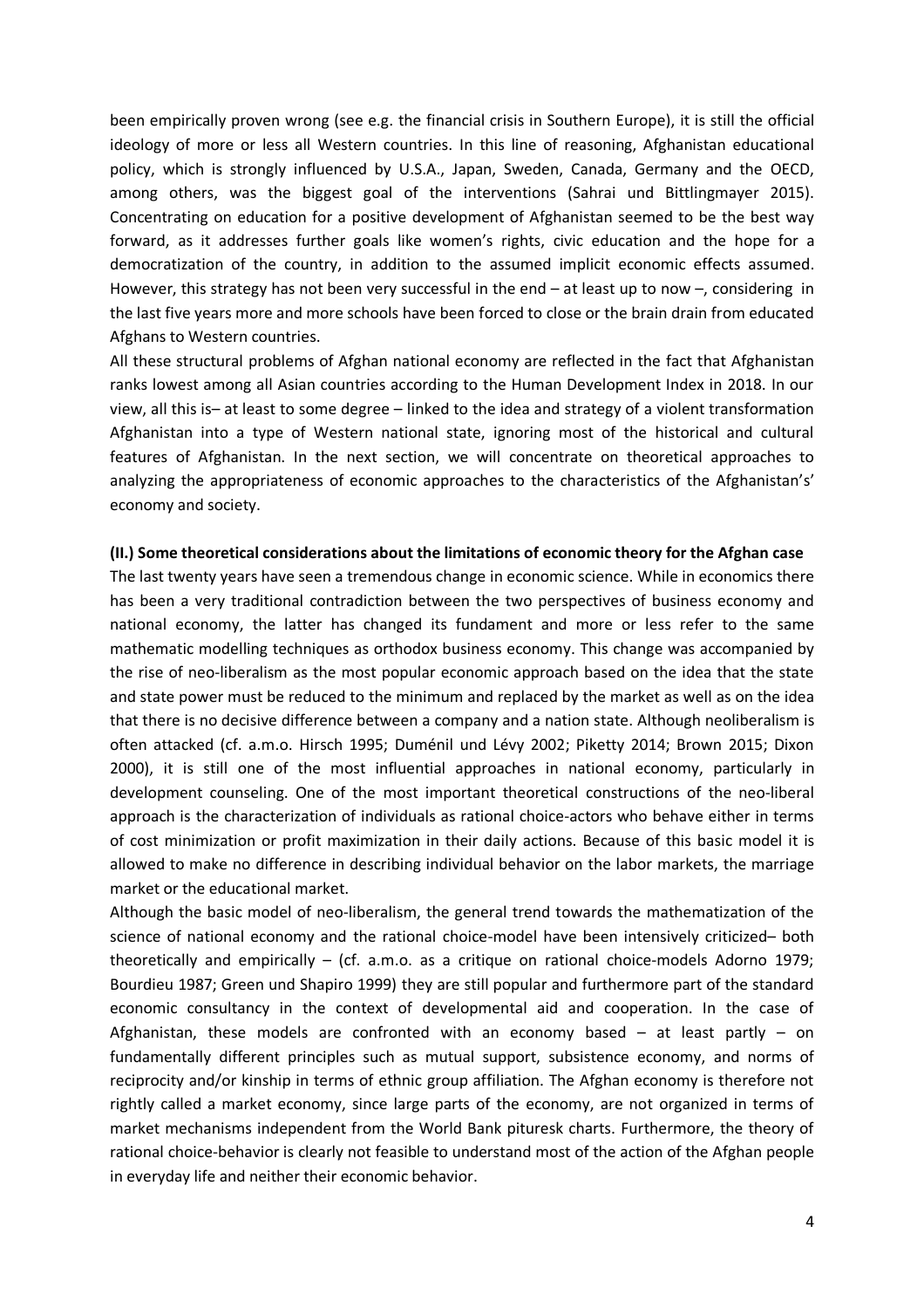As a more appropriate approach to understanding the economic fundamentals in remote areas in Afghanistan and the asynchrony between urban and remote areas a study by Pierre Bourdieu could be helpful. His insights into non-capitalistic economic behavior seem much more plausible than constructing individuals as rational choice-actors. Bourdieu showed that the people of Algeria (a particular Arab tribe) resisted the capitalistic economic structures forced upon them by the French colonizers. From the perspective of French economists, people behave irrationally since they seem to ignore basic economic standards. But Bourdieu made visible the particular social rationality behind actions like borrowing an ox to a neighbor and offering the necessary food for the animal, too. Following the example of the famous social anthropologist of Marcel Mauss (Mauss 2016 [1923- 1925]), Bourdieu was able to show the social structure beneath which was – and still is – referred to a complex system of honor, shame and exchange of goods and services (Bourdieu 1958; Schultheis 2017; Souza 2017). To the best of our knowledge, there is no current comprehensive ethnographic study of the rationality of the economic behavior of Afghan people outside the urban metropolises; in our view, a sensitive gap in the fact that ignoring non-capitalist forms of rationality does not lead to an appropriate understanding of – at least urban – a capitalistic Afghanistan.

Since the 1990s, a second popular approach has emerged in the national economy. Over the last thirty years, a broad consensus has emerged to understand capitalism as a comprehensive economic structure means that encompasses the analysis of state action. The book from 1990, "The Three Worlds of Welfare Capitalism" from Gøsta Esping-Anderson, has become a milestone in this understanding. The idea of different ways of capitalism – a conservative way (German and France), a liberal path (Great Britain, U.S.A.) and a social democratic way (Scandinavian countries) – has brought Western societies into a specific and implicit normative order of capitalist economic structures that are assumed to have more or less social pathologies (Esping-Anderson 1990). Esping-Anderson clearly advocates the social democratic path, but each path is connected by a strong nation state that guarantees a set of negative and positive rights for the populations for whom they are responsible.

However, although this idea of a variety of Western capitalisms, defined as different interpretations and historical traditions of welfare states, has become a mainstream in political economy analysis (cf. for a critique of this approach Streeck 2013; Piketty 2014), it is hardly applicable to the case of Afghanistan. The reason for this is not because Afghanistan does not have a highly developed welfare state, including unemployment insurance, pension insurance or health insurance. The more general notion of the welfare state also includes the education system or the transport infrastructure, i.e. it is basically comprehensive enough for states that have not developed a welfare state according to a Western model. The reason for this is rather that in the case of Afghanistan there is no such thing as a nation state for many reasons.

First of all, according to Max Weber, one of the core dimensions of a state is obviously not achieved: on today's territory, that is connected with the state of Afghanistan, the monopoly on the use of force with the corresponding coercive apparatus like police and military is not successfully enforced by the state. Afghanistan is classified as a failed state by many international governmental and nongovernmental organizations. But even if the ongoing – not officially declared – Civil War ends on the one hand the definition of the Afghan territory is still much contested as a result of the British colonial aspirations and the Durand-line (1893), arbitrarily dividing tribal areas into two parts – one part belongs to Afghanistan the other to Pakistan (at that time British-India); a common phenomenon within the policy divide et impera, which Sigrist calls *Ethnotomy* (Sigrist 1997, S. 35).

On the other hand, the idea of the nation state is not appreciated by a large group of Afghans and Afghan institutions (cf. a.o. Grevemeyer 1990; Kux und Tanham 2015; Sahrai 2018; cf. for a more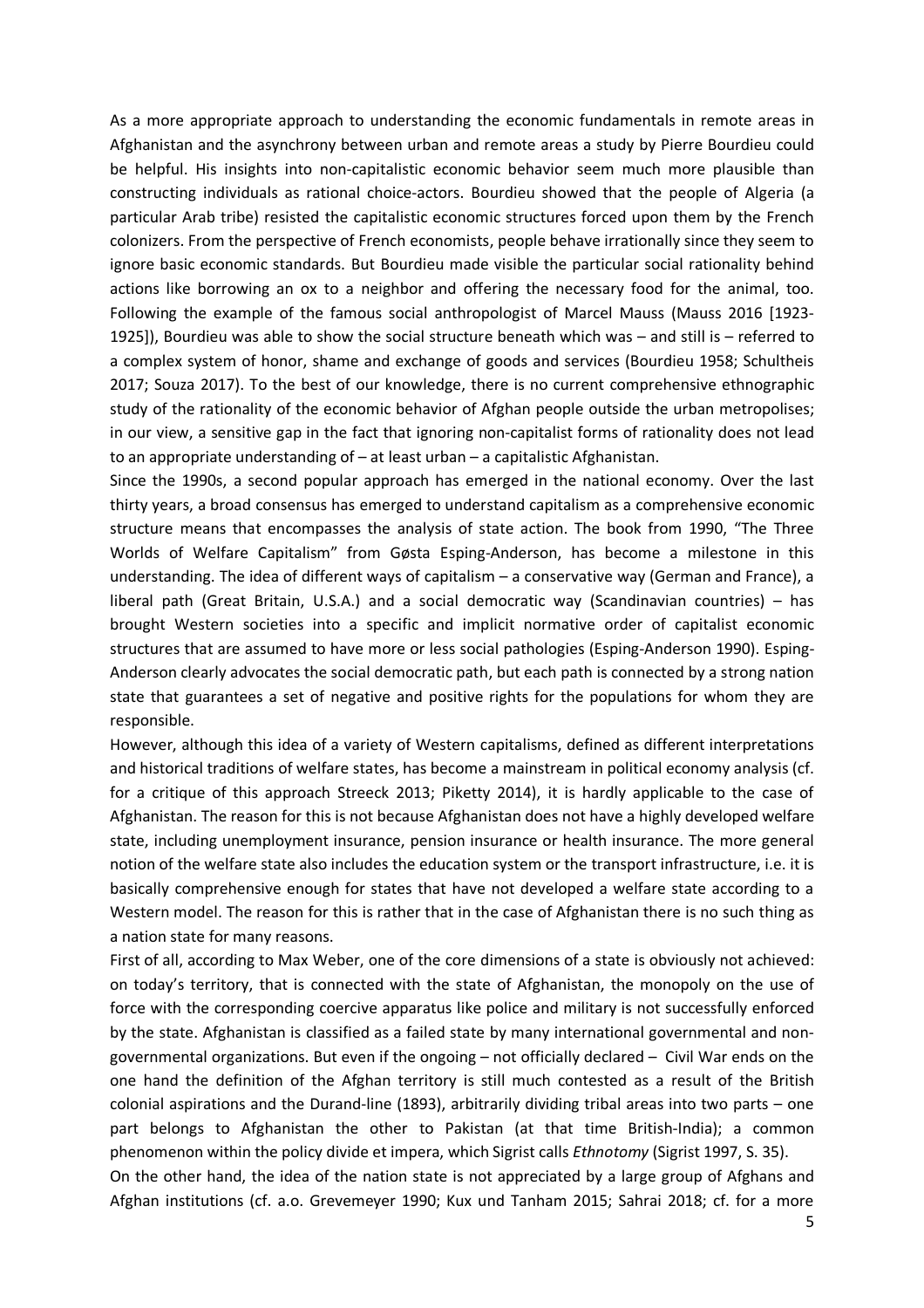general critique of the nation state Sigrist 1995; Kößler 1995; Amborn 2016). The second reason is that in the long history of Afghanistan the extent of the power of the capital Kabul (or Herat and Ghazni in former times) was permanently contested (Grevemeyer 1990). Neither the founder of the Afghan Empire, Ahmad Schah Baba (1747-1772), nor his successors could manage to completely deprive the segmental forces of their power and to establish a central state (Ghobar 1980, S. 510; Spanta 1993, S. 42). Indoctrinated by these historical events, Abdurrahman Khan (1880-1896) made a try at uniting Afghanistan and to extend his reign to the entire territory. Yet, he as well did not manage to deprive the local rulers of their power in a way that the power of a central government, as a true central entity, could embrace his entire dominion (Tabibi 1981); a tendency which persists until today.<sup>2</sup>

The Afghan provinces and specially the tribal areas traditionally have a comparatively strong autonomy – that is the background for the intelligent suggestion to stop the proves of building a nation state, but to establish loose cooperation between highly autonomous regions (Kux und Tanham 2015). Regarding a federal contract, according to which the contracting parties obtain more freedom and equality through more sovereignty (Proudhons 1999, S. 95–102), federalism could be a pattern for the multiethnic and fragmentary society of Afghanistan.

Against this backdrop, the welfare state theory is not reasonable for the Afghan case because it is not realistic to expect that a nation state with Kabul as its capital will establish all sovereignty in terms of territorial, political and legal dimensions in the next fifty years. But this is the hidden premise of the welfare states theory and makes it – in our view – not applicable to the Afghan case. In fact, more and more Afghanistan experts and advisors are of the opinion that the implementation of a nation state in Afghanistan has failed according to one of the three models– this is the reason why the United States government recently agreed to start direct peace talks with the Taleban (cf. Sahrai 2018).

The state as the sovereign ruler of the whole society stands to some extent in opposition to orthodox Marxist positions that claim the state as a dependent actor and as part of the superstructure defined as an epiphenomenon of the economic basis of a society (Marx 1971). Although Marx and Engels and beyond Luxemburg, Lenin and the Austro-Marxist school have understood the relationship between economy and state much more complexly than often declared the traditional model of a fundamental economic basis and (more or less) directly derived parts or structures of society such as the political or the scientific arena is today difficult to defend, not only for the transformation of this approach in the case of Afghanistan.

Last but not least, poststructuralist approaches and the materialist state theory indicate that the economy and the state are extremely intertwined, so that addressing a theory of the state automatically means addressing a theory of economy and vice versa. The difference between these approaches and the theories of the welfare states is that poststructuralist approaches and

<sup>&</sup>lt;sup>2</sup> Also, his successors Amir Habibollah (1901-1919) and King Ammanulah (1919-1929) attempted to further centralize and modernize Afghanistan. However, just as their predecessors, they dashed against the resistance of the local powers. Ammanullah even had to pay his radical reforms and his interference in the traditional, rural conditions with the loss of his throne. Even during the phase of the so called ,golden times' under King Zaher Shah (1933-1973) Pashtun tribes were still favored, and nevertheless rebellions occurred frequently in the South and Southeast of the country. And under his cousin and brother in law Daud Khan (1973-1978), who proclaimed the republic, a short phase within which the country was facing peace and progress, with a secular constitution, a functioning administration and extension of infrastructure, even then Afghanistan solely appeared to be a national state.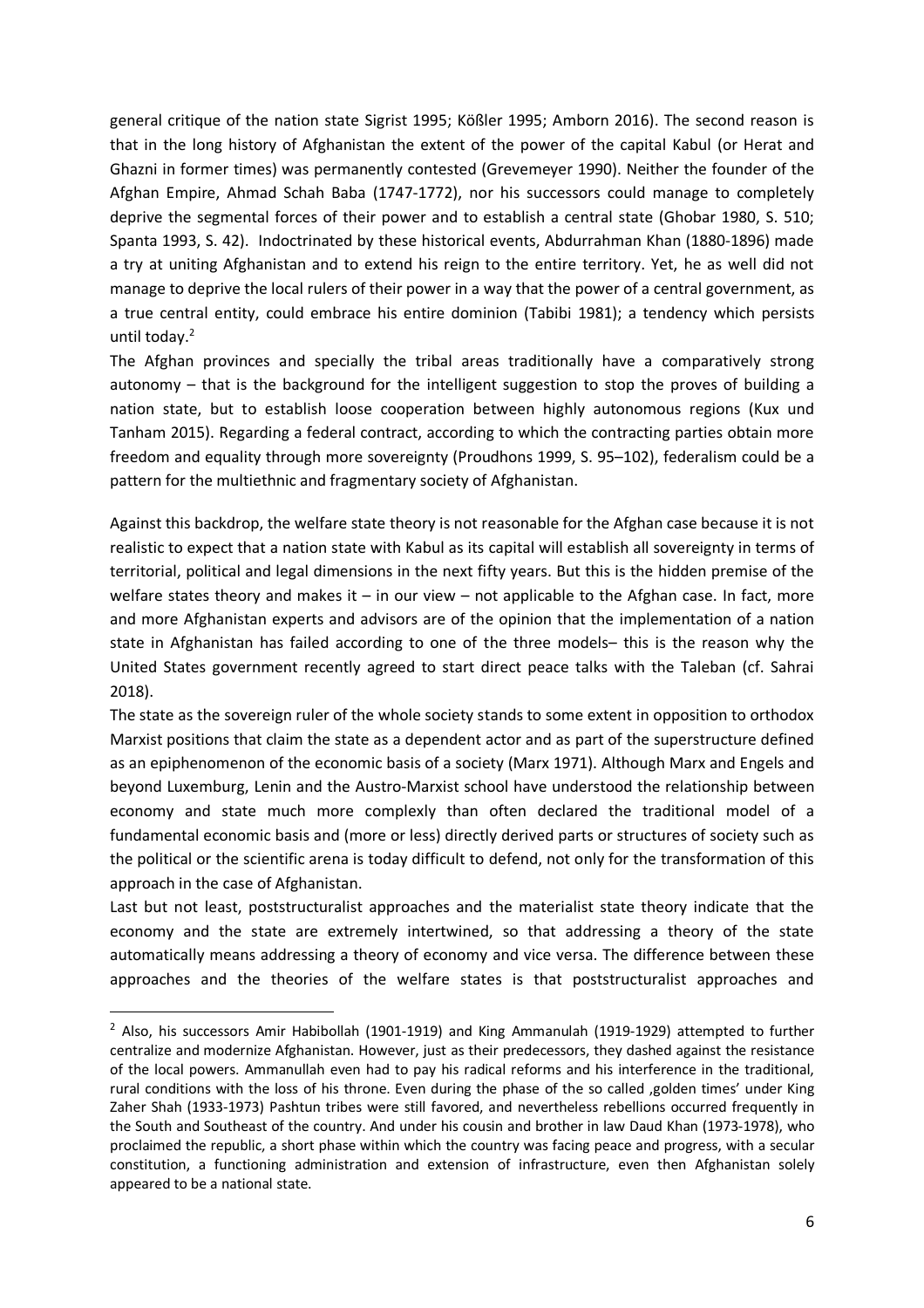materialistic state theory take a much more critical view of capitalism and the state as a system of power relations, but in contrast to orthodox Marxist positions they do not understand the state as a mere reflection of the economic structures (Poulantzas 2002; Hirsch et al. 2001; Hirsch 2005; Demirović 2007). Furthermore, these approaches do not believe in the welfare state as a human rights-based institution and a fortress created to protect people from the worst consequences of capitalist economy. Poststructuralist approaches and the materialistic state theory assume the opposite approach and declare the nation state in its current form to be a necessary precondition for the survival of the capitalist economy and society, without causing critical social and/or revolutionary movements.

However, the advantage of poststructuralist approaches and materialist state theory is that both theoretical frameworks do not take the existence of the state for granted. In the tradition of Michel Foucault and furthermore in the work of Antonio Gramsci, the state is not only a system of law and order, administration and institutions, but a form of contradictory social practice which is highly contested. In Gramsci's work this contested arena of the state centers on the production and conquest of hegemony. In opposition to the Western states in Afghanistan, there was hardly been a time in history when the hegemony over the legitimacy of the mere existence of an Afghan national state was fully established. Currently, the ongoing trials of establishing the hegemony of an Afghan national state – by Western states and by military force and an armada of advisors and think tanks – are very visible. But again, the ongoing (undeclared) civil war shows how contested this hegemony still is. The ideology of the state is so strong in the minds and heads of Western people that they cannot imagine an alternative future of common living– even for Afghanistan. In an interview with Wolfgang Plasa, a well-known German trade counselor who has been working since many years in Afghanistan since many years, this particular mental structure became very obvious: "There is no doubt that there will be an Afghan national state in the future. Nowadays, the institution of the nation state is the only one that is worldwide taken into account as a frame for societal cohabitation." (Jung 2018: 38:07 - 38:40) It is not difficult to show that this statement is empirically wrong (cf. a.o. Amborn 2016), but this is not the crucial point. This statement (and numerous others there) very clearly represents the Western hegemonic thinking: There is nothing reasonable and feasible except a national state and its capitalist economy. If there is anything else, it will be devalued and must be overcome. This is in the line with the traditional approach of catching-up development which has proved empirically and theoretically wrong for decades, but is still the current hegemony.

Let us sum up these theoretical perspectives of a located capitalism in Afghanistan: The neoliberal approach is not reasonable to understand most of the actions of Afghan people. The theory of welfare-capitalism needs an uncontested national state to be plausible, which is obviously not the case in Afghanistan. An orthodox Marxist perspective is problematic because capitalistic structures are not fully implemented in Afghanistan – just think of the importance of subsistence economy and nomads. More promising are approaches either in the social-anthropologist tradition, in the poststructuralist tradition or in the materialistic theory of the state-approach. In these three approaches, the state is reasonably depicted as an extremely contested arena. But to our knowledge, there is still much to be done to understand a thing like a located capitalism in Afghanistan.

Besides this theoretical considerations about the right approach to touch capitalism in Afghanistan, an analysis of Afghan economy must, however, be strictly interdisciplinary. There must be an interdisciplinary agenda that could be orientated towards the programmatic agenda of the Frankfurt School from the 1930's, which had as the purpose to understand capitalism (and fascism) and its reproduction in Western Europe (cf. Horkheimer 1988 [1931]).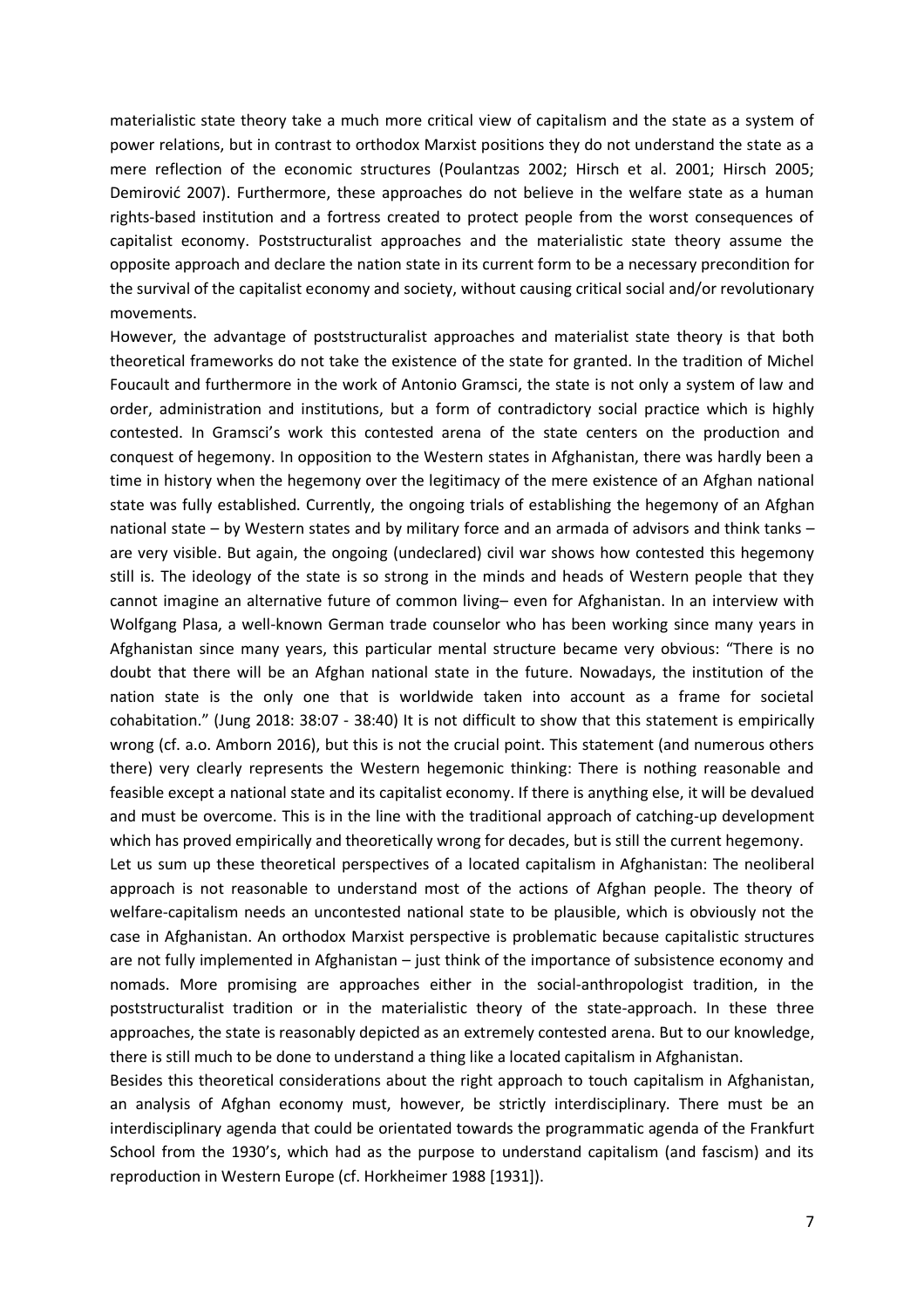In order to simply start this interdisciplinary approach, in the next section we want to address insights gained from an analysis of environmental economy, a discipline of particular importance for Afghanistan. We do not pretend that the environmental economy is the best way to start analyzing located capitalism in Afghanistan. However, it serves for us as a – more or less arbitrary – starting point.

#### III. **Dimensions of the climate change on the economic impact**

For 60% of the Afghan population, agriculture is the basis of their livelihood. Taking this fact under consideration, one can imagine the tremendous impact of ecological devastation, natural disasters and extreme weather conditions such as aridity, earthquake and sandstorms on the living conditions of the people and their social and economic development. The melting of the Himalayan glacier, posed by continued global warming and severe drought at the same time could result in desertification of farmlands in some areas of the country. Compared to 1999, scientists expect average temperatures to rise by up to 4°C by 2060 and a decrease in rainfall as well as droughts that could be "*the norm by 2030, leading to land degradation and desertification"* (UNDP 2018).

But even now, because of the severe drought, 220,000 people have been displaced from their homes and 3.3 million people have been confronted with food insecurity at an emergency level, a fact that was explicitly considered as a note in the agenda of the United Nations. In the same agenda *"the urgent need to address the impacts of climate change in Afghanistan, and emphasizes the need for local, subnational, national, regional and international action to enhance efforts to build resilience, especially for the most vulnerable, by investing in resilience, including disaster risk reduction, strengthening adaptation strategies and enhancing joint risk assessments and risk management strategies, including early warning systems in the country to monitor environmental changes*" is underscored (United nations General Assembly 2018: 12). The correlation between climate change and economic conditions can be demonstrated by the example of the drought in Herat, where the entire harvest was lost as a result of lake of rainfall and a large part of the population had to escape and was pushed into extreme poverty.

For all these reasons, Afghanistan is continuously ranked among the countries most vulnerable to climate change (Kreft et al., 2016; Aich et al., 2017). Several factors, such as country's climate characteristics; high dependency of its economy on agriculture and limited adaptive capacity, are decisive in this regard.

The country possesses an arid and semi-arid continental climate (Savage, et al., 2009) and a recent analysis by Aich and Khushbeen (2017) suggests that the climate in Afghanistan has changed since the second half of the 20th century. In particular, the average annual temperature has increased by 1.8 °C; and the average precipitation has decreased, although with higher heterogeneity across space and seasons. Meanwhile, the frequency of extreme weather events such as drought and flood has increased.

Afghanistan is traditionally an agrarian country. Although agriculture accounts for about 22% of the national GDP, it remains an important sector as a source of livelihoods for the poor rural population (The World Bank, 2018). It is estimated that around 79% of the population is engaged in farming, herding, or both (UNEP-Afghanistan, 2003; Baizayee et al., 2014). The agriculture sector in Afghanistan is particularly vulnerable to climate changes. Increased soil evaporation, reduced river flow, and less frequent rain during peak cultivation seasons impact agricultural productivity and crop choice availability (Savage et al., 2009). Hence, in this contribution, we mainly focus on studying the impact of climate change on agriculture. Specifically, we investigate the economic effects of climate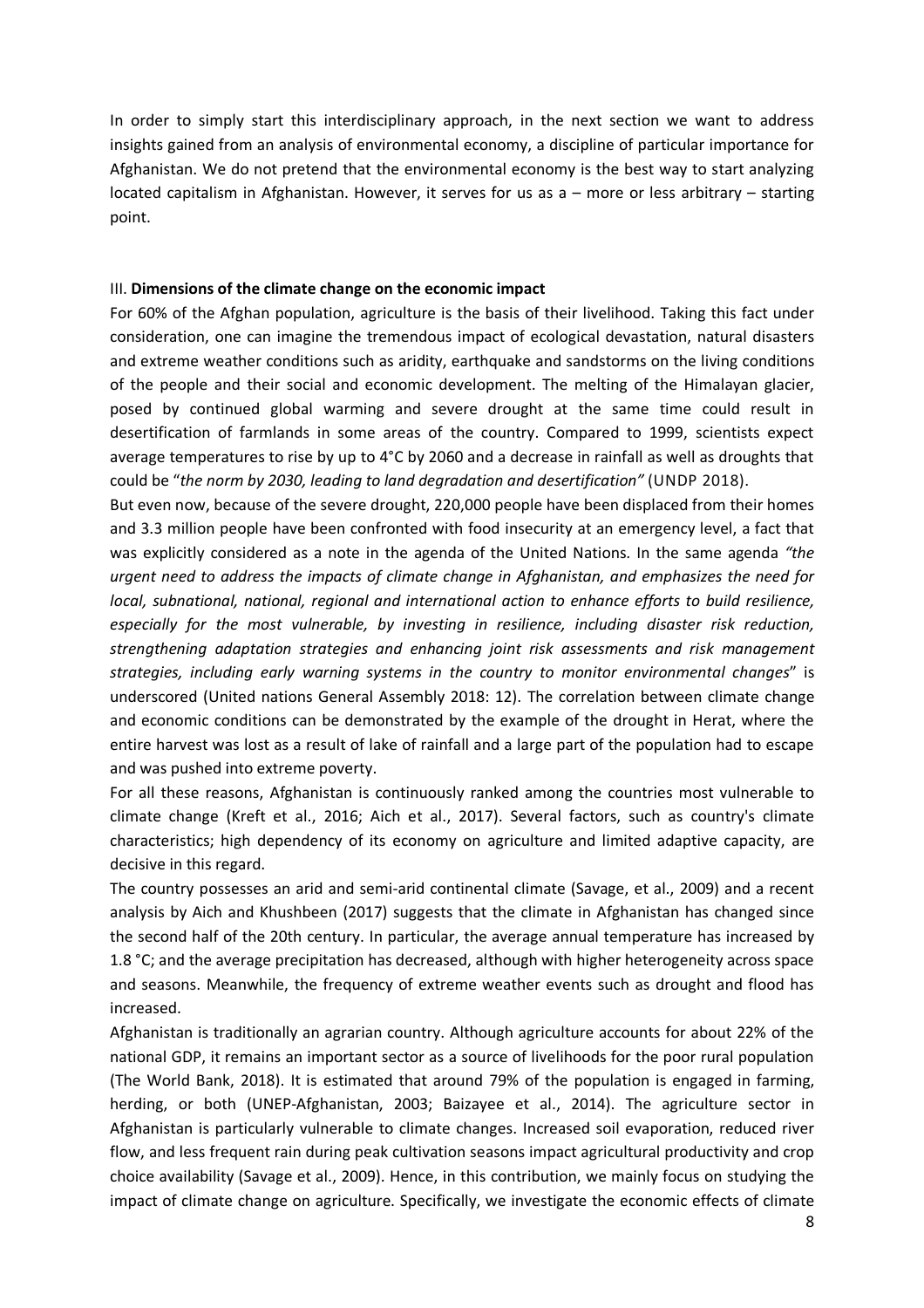change on agriculture. Understanding the magnitude and mechanisms of such an impact is necessary to designing and practicing appropriate response policies (Kurukulasuriya & Rosenthal, 2003).

To the best of our knowledge, there is only one study (Mendelsohn, 2014) dealing with the economic impact of climate change on agriculture in Afghanistan. Mendelsohn (2014) uses studies on Chines agriculture to estimate the potential effects of climate change on agriculture in the rest of the Asian continent, including Afghanistan. Based on Mendelsohn (2014), further warming would be beneficial for agriculture in Afghanistan. Insights from such studies are crucial to understand the extent of the problem and to develop appropriate mitigation and adaptation strategies. However, the aggregate nature of such studies makes it very difficult to provide evidence in terms of impact on crops revenue and effective adaptation strategies at local or household levels. Local understanding of the effect is necessary as the effects depend strongly on the topology of the different areas. To address this gap (to some extent), we use household-level data and weather information to study the economic impact of climate change on farm's revenue in the Central Highlands of Afghanistan, one of the five climate zones in the country. A well-established economic model (the Ricardian model)—first proposed by Mendelsohn et al., (1994)—is used to investigate the climate-farm revenue relationship. Our sample consists of 1,504 farmers from across Bamiyan, Diakundi, and Ghazni provinces.

The results of the Ricardian model yield significant yet complex impact of climate on crops net revenue. The results are reported in Table 1.

The impact of precipitation in the wet season is non-linear (with the minimum value attainted at around 100mm) with a negative marginal effect (at the mean). The result at first glance is unexpected. The wet season is the main precipitation period in Central Highlands. The amount of snow/rainfall in this season is crucial for water availability during the rest of the year. Hence, it is expected that more precipitation during the wet season shall be beneficial. An analysis of the climate data suggests that the 34 years average precipitation during the wet season is significantly higher in Ghazni (79mm) compared to Bamiyan (41mm) and Diakundi (47mm). Ghazni was hit by recent droughts (during the 2000s) most which have caused the crops revenue to decrease dramatically. In Bamiyan on the other hand, Baba Mountain Range houses tens of glaciers and sustains snow all year around — both of which are decisive to supporting water resources in the province. This support from the Baba Mountains coupled with further warming, has caused the farming business to flourish in Bamiyan. Because of the non-linear effect, however, a notable increase in the amount of precipitation—that takes the mean above 100mm—would cause the marginal impact to be increasing in most of the areas—including in Ghazni.

| Dep. Var: Crop Net Revenue per acre | <b>Model 1</b> |  |
|-------------------------------------|----------------|--|
| Wet season precipitation            | $-633.574***$  |  |
|                                     | (124.706)      |  |
| Semi-Wet season precipitation       | 1626.996***    |  |
|                                     | (369.045)      |  |
| Dry season precipitation            | $-2095.970***$ |  |
|                                     | (304.329)      |  |
| Wet season Pre squared              | $5.679**$      |  |
|                                     | (2.273)        |  |
| Semi-Wet season Pre Squared         | $-12.357$      |  |
|                                     | (15.535)       |  |
| Annual temperature                  | 3273.007***    |  |
|                                     | (509.486)      |  |
| Annual temperature squared          | 20.213         |  |
|                                     | (136.508)      |  |

**Table 2:** Ricardian Analysis of Climate Sensitivity of Crops Net Revenue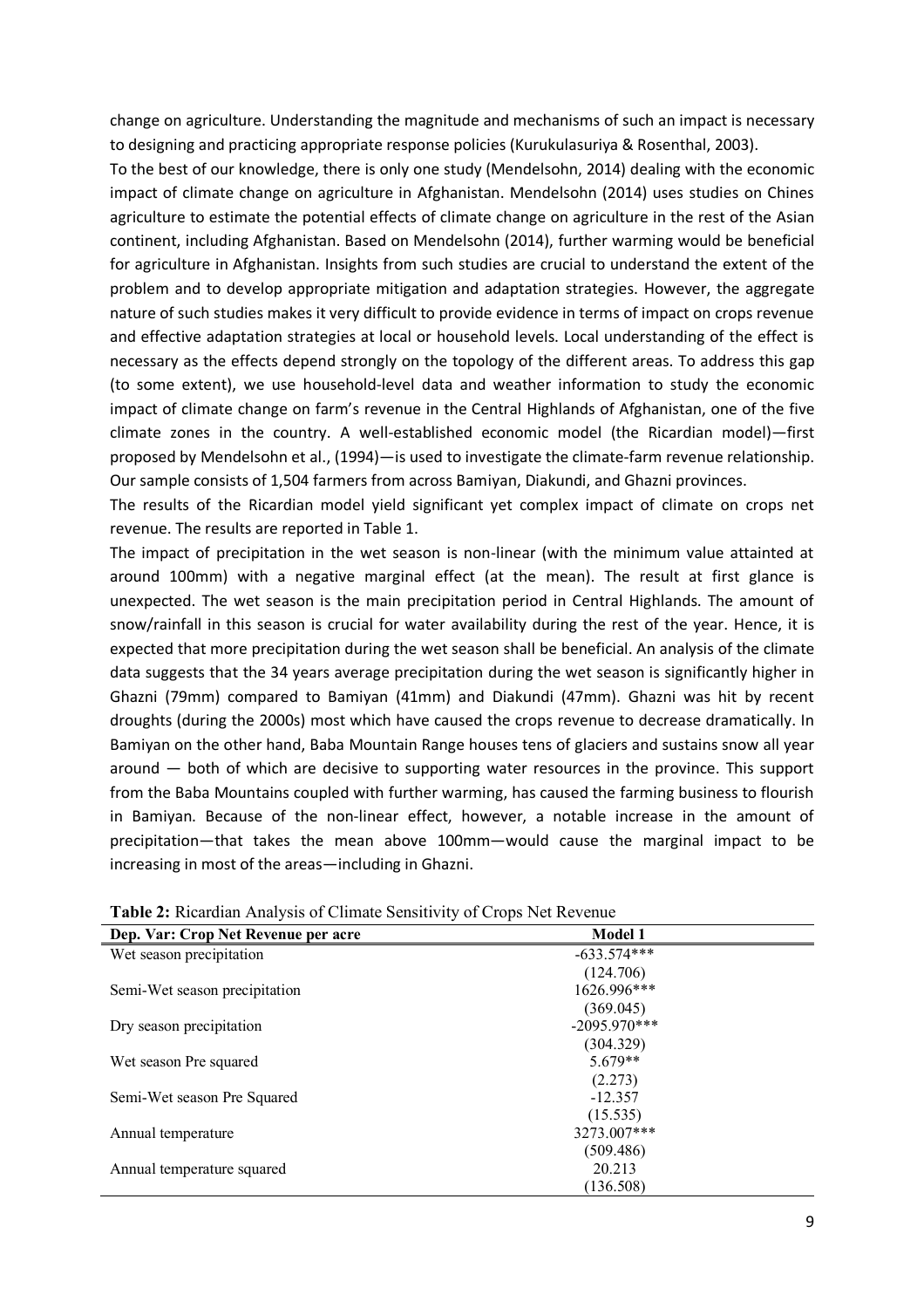| cons           | 13831.172*** |
|----------------|--------------|
|                | (1995.253)   |
| Obs.           | 1.415        |
| Adj. R-squared | 0.136        |
| $\mathbf{r}$   |              |

*Notes:* Standard errors are in parenthesis. \*\*\* p<0.01, \*\* p<0.05, \* p<0.1. The climate factors are mean centered.

More precipitation in the semi-wet season is useful (1,626 AFN/mm). Since the quadratic term of precipitation in this season is not significant, the impact can be regarded as linear. Although most of the precipitation in Central Highlands happens during the wet season, the complementary rainfall during the semi-wet season, especially in spring, is extremely important for enriching water resources. Due to snow in winter and early spring, the soil has its maximum capacity to absorb water in mid and late spring. Hence, rainfall in this time is absorbed and enhances underground water reserves. Furthermore, spring is usually the start of the cultivation period for which further rain is mostly useful. It should be noted, however, that a significant increase in rainfall during the semi-wet season—that makes the quadratic term significant—would cause the marginal effect to decrease at some areas. The reason is that exceeding rainfall, on the one hand, would exceed the holding capacity of the land and would cause floods and landslides and, on the other hand, would alter proper cultivation and productivity.

Precipitation in the dry season is negatively associated with the revenue (-2,069 AFN/mm). Similar to precipitation in the semi-wet season, the quadratic term of the precipitation in the dry season is insignificant—in fact, it was dropped from the model due to its high collinearity. During this season, the soil is very dry and has its minimum capacity to absorb the rainwater. Hence a moderate rainfall could quickly turn into flash flooding, damaging the farms and products, killing the livestock, and destroying farmers' property.

The higher annual temperature is beneficial. A 1 °C increase in annual average temperature would increase the net crops revenue (per acre) by AFN 3,273. The quadratic term of the annual temperature is not significant; hence, the impact can be regarded as linear. The positive and significant (both statistically and economically) warming effect on revenue is due to the cold climate of the region. Mendelsohn (2014) reports a similar effect for the whole of Afghanistan.

Combining the estimates of the Ricardian model with future climate scenarios suggest that a mixed effect of climate in 2100 on crops net revenue. The changes would be most beneficial for the farmers who adapt to climate change, and it would adversely affect the revenue of the farmers who would not adapt. With this optimistic scenario we want to come to a short conclusion in the final section.

### **IV: Conclusion**

The comprehensive question of located capitalism, which is the frame for this special edition, is extremely complex for the case of Afghanistan. In this paper, we have addressed the topic of located capitalism in Afghanistan from very different and not yet necessarily connected angles. First, we wanted to show that more or less each statistical number is associated with a high degree of uncertainty. But there is a broad consensus to classify Afghanistan as a failed states – irrespective of the continuing optimism of institutions such as the World Bank. In a second step, we refer to various theories of economics and capitalism (neoliberalism, welfare-capitalism theory, orthodox Marxism, poststructuralism, materialist state theory and social anthropology) and analyzed very superficially the appropriateness of these approaches to Afghanistan. In our view, a mixture of post-structuralist, materialistic and socio-anthropologist elements is promising, but will certainly have to develop evolve in the near future. In order not to stick to general theoretical approaches, we have switched to the field of environmental economics und analyzed the possible effects of (already visible!) climate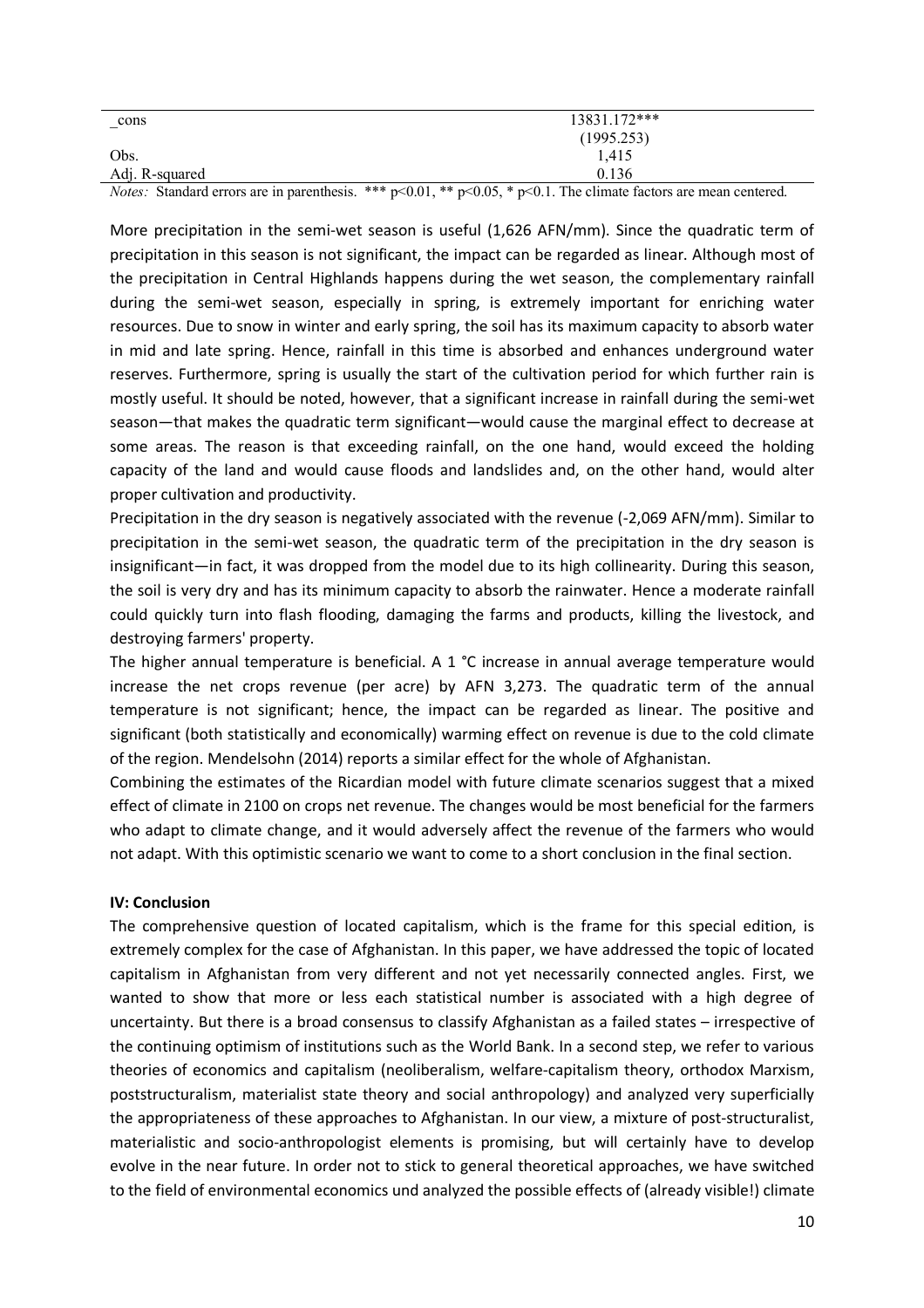change in Afghanistan. We hope that we can develop the analysis of located capitalism much further – this paper should serve as the very beginning – and we will refer to the Frankfurt School as an adequate, reasonable and appropriate frame of orientation. Future analysis of a political economy of Afghanistan has to take into consideration a long list of dimensions and relationships. We think that the following aspects should be found on the list (without pretending that we have a complete list!):

- The relationship between politics, military and policy
- The significance of remittances
- The significance of the tremendous investments in education for the economy (cf. Bittlingmayer et al. 2019; Sahrai und Bittlingmayer 2015)
- The economic relationship between rural, semi-urban and urban areas
- The significance of ethnic relationships for economic development
- The role of natural resources and the multinational enterprises for the economic development
- The economic, security and cultural interests of foreign countries, particularly the neighbors of Afghanistan (Thielicke 2014a)
- The significance of transnational ties and relationships of Afghan people for the cultural and economic development
- The structure of the current economy
- The relationship of local, regional and global markets in Afghanistan
- The relationship between religion, beliefs and economic behaviour.

You see easily that there is a lot more to add but even this short list shows the necessary complexity an analysis of the Afghan economy needs to develop. But as we above: this paper is just a starting point and we aim to deliver further papers in order to address the demanded complexity.

# **Literaturverzeichnis**

Adorno, Theodor W. (1979): Zum Verhältnis von Soziologie und Psychologie. In: Theodor W. Adorno (Hg.): Soziologische Schriften I. Gesammelte Schriften Bd. 8. Frankurt/Main: Suhrkamp, S. 42–85.

Amborn, Hermann (2016): Das Recht als Hort der Anarchie. Gesellschaften ohne Herrschaft und Staat. Berlin: Matthes & Seitz.

Bittlingmayer, Uwe H.; Grundmeier, Anne-Marie; Kößler, Reinhart; Sahrai, Diana; Sahrai, Fereschta (Hg.) (2019): Education and Evelopment in Afghanistan. Challenges and Propects. Bielefeld: transcript.

Bourdieu, Pierre (1958): Sociologie de l'Algérie. Paris: Presses de Universitaires de France.

Bourdieu, Pierre (1987): Sozialer Sinn. Kritik der theoretischen Vernunft. Frankurt/Main: Suhrkamp.

Brown, Wendy (2015): Die schleichende Revoluation. Wie der Neoliberalismus die Demokratie zerstört. Berlin: Suhrkamp.

Das Länder-Informationsportal (2019): Afghanistan. Online verfügbar unter https://www.liportal.de/afghanistan/wirtschaft-entwicklung, zuletzt geprüft am 09.07.2019.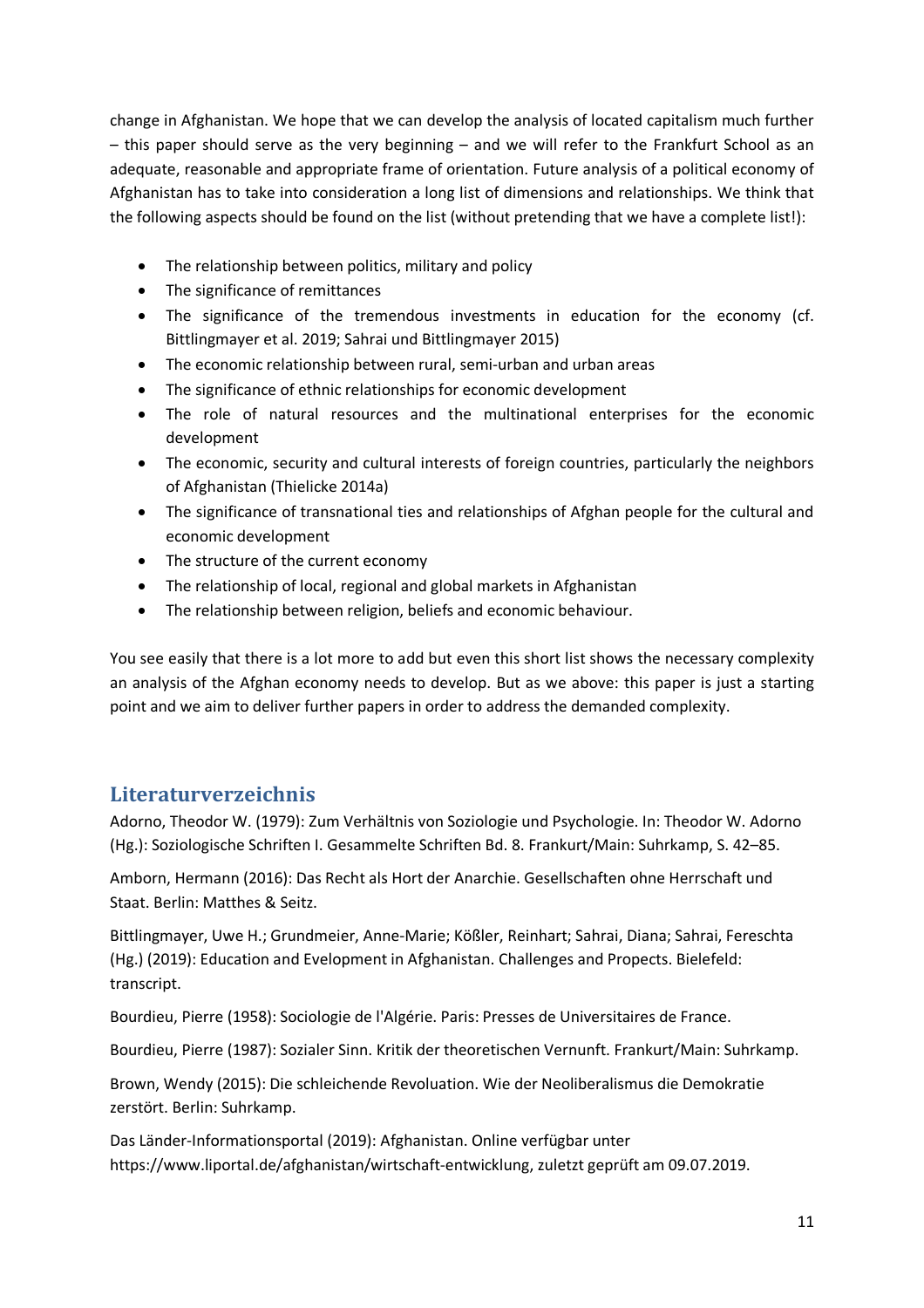Demirović, Alex (2007): Nicos Poulantzas. Aktualität und Probleme materialistischer Staatstheorie. Münster: Westfälisches Dampfboot.

Dixon, Keitzh (2000): Die Evangelisten des Marktes. Konstanz: UVK.

Duménil, Gérard; Lévy, Dominique (2002): Das Wesen und die Widersrpüche des Neoliberalismus. In: Michel Aglietta, Joachim Bischoff, Paul Boccara, Wolfgang F. Haug, Jörg Huffschmid und Immanuel Wallerstein (Hg.): Umbau der Märkte. Akkumulation - Finanzkapital - Soziale Kräfte. Hamburg: VSA, S. 127–170.

Esping-Anderson, Gøsta (1990): The Three Worlds of Welfare Capitalism. Cambridge: Polity Press.

Ganser, Daniele (2016): Illegale Kriege. Wie die NATO-Länder die UNO sabotieren. Eine Chronik von Kuba bis Syrien. Zürich: orell füssli Verlag.

Ghobar, Mir Mohammad (1980): Afghanistan dar masir-e-tarich (Afghanistan as history goes along). 2. Auflage. Ghom.

Green, Donald P.; Shapiro, Ian (1999): Rational Choice. Eine Kritik am Beispiel von Anwendungen in der Politischen Wissenschaft. München: Oldenbourg.

Grevemeyer, Jan-Heeren (1990): Afghanistan. Sozialer Wandel und Staat im 20. Jahrhundert. Berlin: Verlag für Wissenschaft und Bildung.

Haque, Tobias (2018): How can Afghanistan Safegurad Economic Gains. Online verfügbar unter https://www.worldbank.org/en/news/press-release/2018/08/07/afghanistan-needs-to-safeguardrecovery-world-bank, zuletzt geprüft am 29.07.2019.

Hirsch, Joachim (1995): Der nationale Wettbewerbsstaat. Staat, Demokratie und Politik im globalen Kapitalismus. Berlin, Amsterdam: Id Verlag.

Hirsch, Joachim (2005): Materliastische Staatstheorie. Transformationsprozesse des kapitalistischen Staatensystems. Hamburg: VSA.

Hirsch, Joachim; Jessop, Bob; Poulantzas, Nicos (Hg.) (2001): Die Zukunft des Staates [The Future of the State]. Hamburg: VSA.

Horkheimer, Max (1988 [1931]): Die gegenwärtige Lage der Sozialphilosophie und die Aufgaben eines Instituts für Sozialforschung. In: Max Horkheimer (Hg.): Gesammelte Schriften. Bd. 3. Frankurt/Main: Fischer, S. 20–35.

Jung, Tilo (2018): Wolfgang Plasa über Afghanistans Handelspolitik. Jung & Naiv, Folge 341. Interview mit Wolfgang Plasa.

Kößler, Reinhart (1995): Nation und Nationalismus. In: Armin Nassehi, Georg Kneer und Klaus Kraemer (Hg.): Spezielle Soziologien. Band 2 der Reihe Soziologie. Zugänge zur Gesellschaft. Münster: Lit Verlag, S. 137–149.

Kux, Dennis; Tanham, George (2015): Eine "Schweizer Lösung" für Afghanistan. In: Andreas Koellreuter und Hans-Ulrich Seidt (Hg.): 40 Jahre Bibliotheca Afghanica. Recht, Politik und Kultur in Afghanistan. Liestal: Verlag Basel-Landschaft, S. 181–184.

Marx, Karl (1971): Zur Kritik der politischen Ökonomie. In: Marx Engels Werke (Hg.): Zur Kritik der politischen Ökonomie, Bd. 13. Berlin: Dietz, S. 3–160.

Mauss, Marcel (2016 [1923-1925]): The Gift. Expanded Version. Chicago: Hau Books.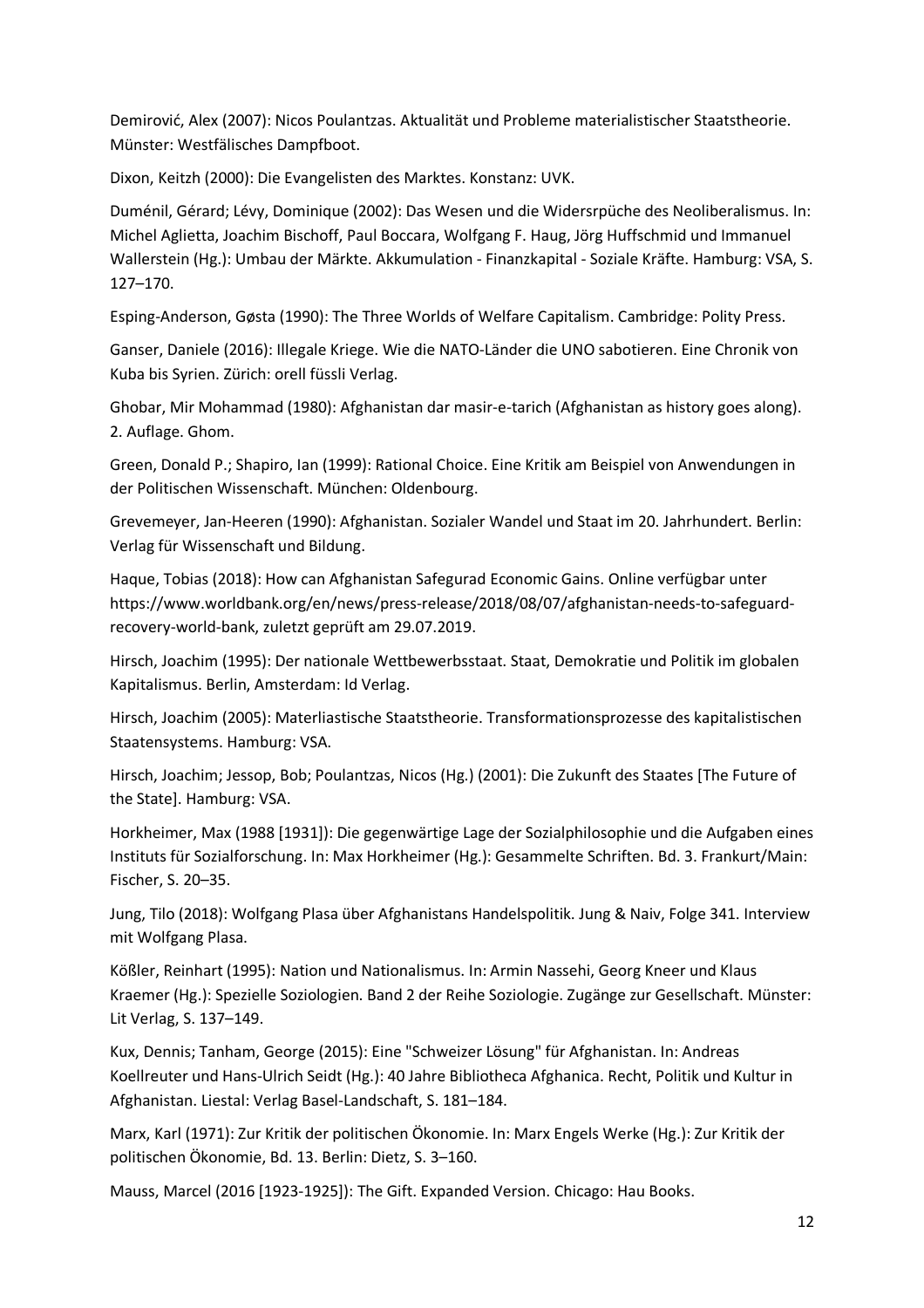Nashir-Steck, Sarghuna (2019): The Project of the German-Afghan Initiative with Nomads and Semi-Nomads in the Province of Herat. In: Uwe H. Bittlingmayer, Anne-Marie Grundmeier, Reinhart Kößler, Diana Sahrai und Fereschta Sahrai (Hg.): Education and Evelopment in Afghanistan. Challenges and Propects. Bielefeld: transcript, S. 245–253.

Naumann, Craig (2011): Modernazing Education in Afghanistan. Cycles of Expansion and Contraction in Historical Perspective. Lisbon: Periploi.

Naumann, Craig (2012): Books, Bullets, and Burqas. Anatomy of a Crisis - Educational Development, Society, and the State in Afghanistan. Münster: Lit.

Piketty, Thomas (2014): Capital in the 21st Century. Cambridge: Harvard University Press.

Poulantzas, Nicos (2002): Staatstheorie. Politischer Überbau, Ideologie, Autoritärer Etatismus. Mit einer Einleitung von Alex Demirović, Joachim Hirsch und Bob Jessop. Hamburg: VSA.

Proudhons, Pierre-Joseph (1999): Über das föderative Prinzip und die Notwendigkeit, die Partei der Revolution wiederherzustellen,. Frankurt/Main.

Ruttig, Thomas (2013): Some Things Got Better - How Much Got Good? A Review of 12 years of international intervention in Afghanistan. Online verfügbar unter https://www.afghanistananalysts.org/some-things-got-better-how-much-got-good-a-short-review-of-12-years-ofinternational-intervention-in-afghanistan/, zuletzt geprüft am 01.04.2017.

Ruttig, Thomas (2014): Einiges besser, nichts wirklich gut. Afghanistan nach 34 Jahren Krieg - Eine Bilanz. In: Hubert Thielicke (Hg.): Am Ende nichts? Krieg in Afghanistan - Bilanz und Ausblick. Potsdam: WeltTrends, S. 11–21.

Sahrai, Diana; Bittlingmayer, Uwe H. (2015): Entwicklung durch Bildung? Anmerkungen zur Idee, Afghanistan durch Bildungsexpansion nachholend zu entwickeln. In: Gerhard Hauck, Ilse Lenz, Hanns Wienold und Ilse. Lenz (Hg.): Entwicklung, Gewalt, Gedächtnis. Feestschrift für Reinhart Kößler // Festschrift für Reinhart Kössler. 1. Auflage. Münster: Westfälisches Dampfboot, S. 215–233.

Sahrai, Omar Khaled (2018): Ethnizität, Widerstand und politische Legitimation in pashtunischen Stammesgebieten Afghanistans und Pakistans. Berlin et al.: Peter Lang.

Samimy, Said Musa (2017): Afghanistan. Chronik eines gescheiterten Staates. 1. Auflage 2017. Berlin: Buchwerkstatt Berlin (Edition Avra).

Schultheis, Franz (2017): Argélia 1960. Laboratorio sociológico para a origem e cunhagem da teoria da practica de Bourdieu. In: Jessé Souza und Uwe H. Bittlingmayer (Hg.): Dossié Pierre Bourdieu. Belo Horizonte: Edition UFMG, S. 11–27.

Sigrist, Christian (1986): Der lange afghanische Krieg. In: *Das Argument* (Nr. 157), S. 378–390.

Sigrist, Christian (1995): Regulierte Anarchie. Eine Anthropologie herrschaftsfreien Zusammenlebens. In: Armin Nassehi, Georg Kneer und Klaus Kraemer (Hg.): Spezielle Soziologien. Band 2 der Reihe Soziologie. Zugänge zur Gesellschaft. Münster: Lit Verlag, S. 119–136.

Sigrist, Christian (1997): Kritische Implikationen des Konzepts "Ethnizität als Selbstorganisation". In: Andreas Eckert und Jürgen Müller (Hg.): Transformationen der Europäischen Expansion vom 16. Bis zum 20. Jahrhundert. Loccumer Protokolle 26/96. Loccum, S. 28–39.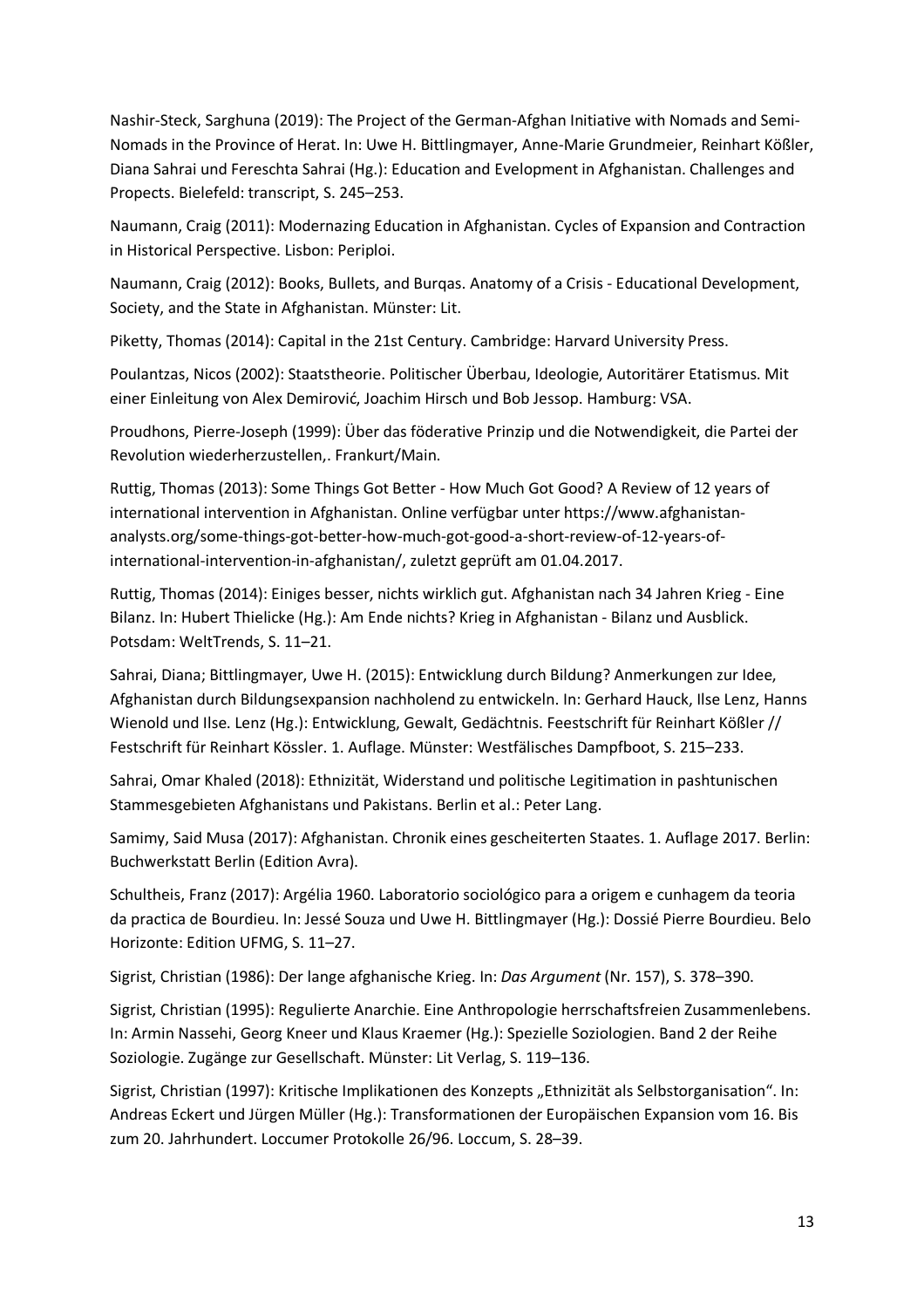Souza, Jessé (2017): Para Além de Bourdieu? Passos para uma teoria crítica da modernização. In: Jessé Souza und Uwe H. Bittlingmayer (Hg.): Dossié Pierre Bourdieu. Belo Horizonte: Edition UFMG, S. 225–253.

Spanta, Rangin Dadfar (1993): Afghanistan: Entstehung der Unterentwicklung, Krieg und Widerstand.

Statista (2019): Afghanistan. Unemployment Rate in Afghanistan. Online verfügbar unter https://www.statista.com/statistics/808214/unemployment-rate-in-afghanistan/, zuletzt aktualisiert am 04.06.2019, zuletzt geprüft am 08.07.2019.

Streeck, Wolfgang (2013): Gekaufte Zeit. Die Krise des demokratischen Kapitalismus. Berlin: Suhrkamp.

Tabibi, Latif (1981): Die afghanische Landreform von 1979. Ihre Vorgeschichte und ihre Konsequenzen. Berlin.

Thielicke, Hubert (Hg.) (2014a): Am Ende nichts? Krieg in Afghanistan - Bilanz und Ausblick. Potsdam: WeltTrends.

Thielicke, Hubert (2014b): Vorwort. In: Hubert Thielicke (Hg.): Am Ende nichts? Krieg in Afghanistan - Bilanz und Ausblick. Potsdam: WeltTrends, S. 7–9.

Tolo News (2016): The unemployment rate has peaked to 40 percent in Afghanistan, showing a 15 percent increase as compared to the same time last year, officials said Friday. Online verfügbar unter https://www.tolonews.com/afghanistan/unemployment-rate-spikes-afghanistan, zuletzt aktualisiert am 17.10.2016, zuletzt geprüft am 08.07.2019.

World Bank (2019): Afghanistan. Online verfügbar unter

https://www.worldbank.org/en/country/afghanistan/overview, zuletzt aktualisiert am 02.04.2019, zuletzt geprüft am 08.07.2019.

Aich, V. et al., 2017. Climate Change in Afghanistan Deduced from Reanalysis and Coordinated Regional Climate Downscaling Experiment (CORDEX)—South Asia Simulations. *Journal of Climate,* Volume 5.

Baizayee, B., Doosti, A. A. & Sedigi, N., 2014. *Building Adaptive Capacity and Resilience to Climate Change in Afghanistan (LDCF): Baseline Assessment Report,* Kabul : UNEP Afghanistan.

Kurukulasuriya, P. & Rosenthal, S., 2003. *Cliamte Change and Agriculture: A Review of Impacts and Adaptations,* Washington, D.C.: TE World Bank.

Kreft, S., Eckstein, D. & Dorsch Lukas, F. L., 2016. *Global climate Index 2016,* Bonn: Germanwatch e.V..

Mendelsohn, R., 2014. The Impact of Climate Change on Agriculture in Asia. *Journal of Integrative Agriculture,* Volume 13, pp. 660-665.

Mendelsohn, R., Nordhaus, W. D. & Shaw, D., 1994. The Impact of Global Warming on Agriculture: A Ricardian Analysis. *The American Economic Review,* Volume 84, pp. 753-771.

Savage, M. et al., 2009. *Socio-Economic Impacts of Climate Change in Afghanistan,* Stockholm: Stockholm Environment Institute.

The World Bank, 2018. *Afghanistan Development Update,* Washington: The World Bank.